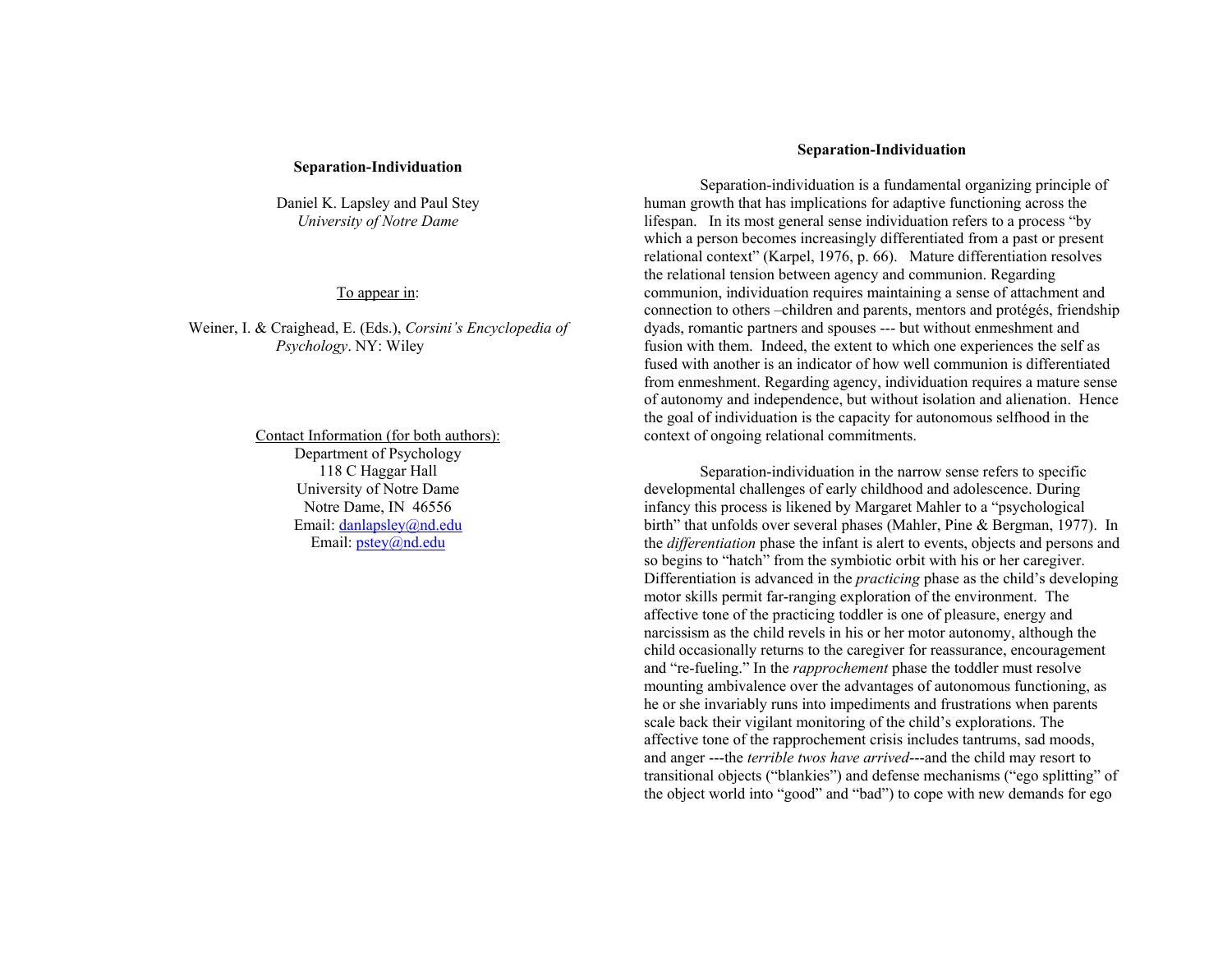maturity. B y 36 months the child enters the *consolidation* p hase w hereb y the split maternal image of the good an d bad mother is now consolidated into a stable intrapsychic representation that is comfortin g to the child in mother's absence, an outcome called "object constancy."

A dolesce nce is the "secon d p hase of separation-in dividuation" (Blos, 1979). T he adolescent must disen gage from or transcen d the internalized representations of caregivers formed in early child hood an d establish a sense of self that is distinct and individuated, thereby reducing psychological depen dence on parental introjects for ap proval, self-esteem, an d stan dards of con duct. T he adolescent must learn to take over for oneself the tasks of self-esteem reg ulation an d self-definition. Josselson (1980) suggested that Mahler's infancy phases are recapitulated during adolescent separation-individuation, particularly the rapprochement phase and its ambivalence over autonomy. Mournin g (over the loss of child hood identifications) an d a surge of narcissism (to sustain the impoverished ego until self-estee m is regulated from internal sources) are affective reactions that are attributed to the adolescent p hase of separation-in dividuation.

Disturbances in separation-in dividuation are manifested in a ran ge of clinically sig nificant problems, inclu din g borderline an d narcissistic personality, family an d marital d ysfu nction, suicidal ideation, an d college adjustment. Pine (1979) distin g uishes hig her- an d lower-order forms of patholog y of separation-in divid uation. Lower-order disturbances inclu de the ex perience of fusion or merger with another an d the general lack of selfother bou n daries. Hig her-order disturbances are manifested as intolerance of bein g alone, the use of coercion to gain omnipotent control over others as an extension of the self, an d defects in object constancy.

Empirical research relies upon a small number of extant assessments. T he Psychological Separation In ventory assesses the functional, conflictual, attitudinal and emotional independence of the young person from his or her parents. T he Separation-In dividuation Test of A dolescence measures key aspects of Mahler's theory usin g 7 or 9 subscales, including a healthy separation scale. T he various SIT A scales appear to be associated robustly with M M PI an d other in dices of psychological adjustment, althou g h it does not seem suitable as a clinical or

diagnostic screen. An assessment of pathology of separation-individuation has bee n used successfully in several studies (Lapsley, Aalsma and Varshney, 2001). Other assessments include the projective Separation A n xiety Test an d the E motional A utonomy Scale, w hich is considered a measure of adolescent detach ment.

T here have been attempts to lin k separation-in dividuation with both attach ment an d family systems theory. Attachment theory also provides resources for u n derstan din g the early relational fou n dation of the health y effective self an d periodic revision of internal workin g models across the lifecourse may point to the process of separation-in dividuation. Moreover, in dividuation u nfolds within family systems that vary in their tolerance for separation, autonomy an d in depen dence. Poorly differentiated families, on this account, view individuation as a betrayal of the family or as a threat to its stability, an d so require in dividuals to sacrifice agency for com mu nion, or in dividuality for belon gin g ness. In contrast, welldifferentiated families flexibly balance the need for in dividuation with renegotiated bou n daries an d stage-ap propriate degrees of con nected ness. Once again, the dialectic between indi viduation as a psychological process an d differentiation as a property of family systems u n derscores the fundamental duality of agency and communion in human development.

## **References**

- Blos, P. (1979). *The adolescent passage.* New York: International Universities Press.
- Josselson, R. (1980). E go develop ment in adolescence. In J. A delson (E d.), *Handbookof adolescent psychology* (p p. 188-210). New York: Wiley.
- Karpel, M. (1976). In dividuation: From fusion to dialog ue. *Family Process, 15*, 65-82.
- Lapsley, D.K., Aalsma, M.C. & Varshney, N.M. (2001). A factor analytic an d psychometric examination of patholog y of separationin divid uation. *Journal of Clinical Psychology, 57*, 915-932.
- Mahler, M., Pine, F. & Ber g man, A. (1975). *The psychological birth of the human infant*. New York: Basic Books..

Pine, F. (1979). On the pathology of the separation-individuation process